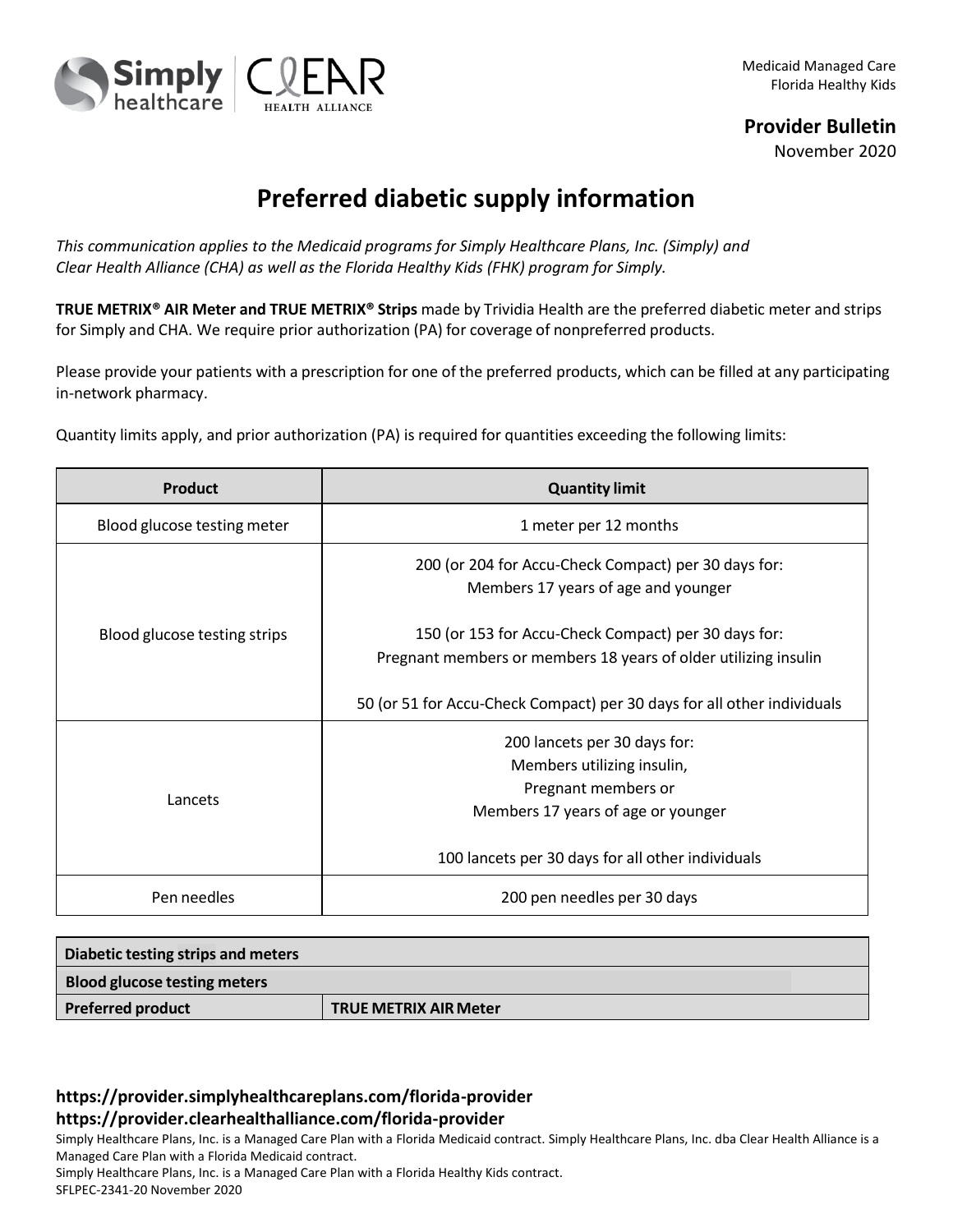## **Instructions for obtaining meters:**

- Members may call **1-866-788-9618** to have a meter shipped directly to their home free of charge.
- Members may take a prescription for a TRUE METRIXAIR Meter to an in-network pharmacy. The pharmacy must use the following information to submit claims for the TRUE METRIXAIR Meter:

| NDC#          | 56151-1490-02                             |
|---------------|-------------------------------------------|
| <b>BIN #:</b> | 015251 (Magellan)                         |
| PCN #:        | PRX2000                                   |
| $ID#$ :       | HB224289455 (can be used for all members) |
| Rx group:     | TRUEPORT22                                |

| Diabetic testing strips and meters                                                                                                                                                                                                                           |                                                       |  |
|--------------------------------------------------------------------------------------------------------------------------------------------------------------------------------------------------------------------------------------------------------------|-------------------------------------------------------|--|
| <b>Blood glucose testing strips</b>                                                                                                                                                                                                                          |                                                       |  |
| <b>Preferred products</b>                                                                                                                                                                                                                                    | TRUE METRIX glucose testing strips                    |  |
| Instructions for obtaining blood glucose testing strips:<br>Member may take a prescription for TRUE METRIX Strips to an in-network pharmacy. The pharmacy must use<br>the following information to submit claims for the TRUE METRIX glucose testing strips: |                                                       |  |
| $NDC$ #:                                                                                                                                                                                                                                                     | 56151-1460-04 (50 count) or 56151-1460-01 (100 count) |  |
| <b>BIN #:</b>                                                                                                                                                                                                                                                | 020107                                                |  |
| <b>PCN #:</b>                                                                                                                                                                                                                                                | <b>CH</b>                                             |  |
| $ID#$ :                                                                                                                                                                                                                                                      | Member's ID number                                    |  |
| Rx group:                                                                                                                                                                                                                                                    | WK3A                                                  |  |

| <b>Preferred pen needles</b>            |
|-----------------------------------------|
| <b>BD PEN NEEDLE MICRO ULTRAFINE</b>    |
| <b>BD PEN NEEDLE MINI ULTRAFINE</b>     |
| BD PEN NEEDLE NANO 2ND GEN              |
| BD PEN NEEDLE NANO ULTRAFINE            |
| <b>BD PEN NEEDLE ORIGINAL ULTRAFINE</b> |
| <b>BD PEN NEEDLE SHORT ULTRAFINE</b>    |
| <b>BD AUTOSHIELD</b>                    |
| <b>BD AUTOSHIELD DUO</b>                |
| <b>Preferred lancets</b>                |
| <b>CVS LANCETS THIN 26G</b>             |
| <b>CVS LANCETS ULTRA THIN 30</b>        |
| <b>CVS LANCETS MICRO THIN 33</b>        |
| TRUEPLUS LANCETS 26G                    |